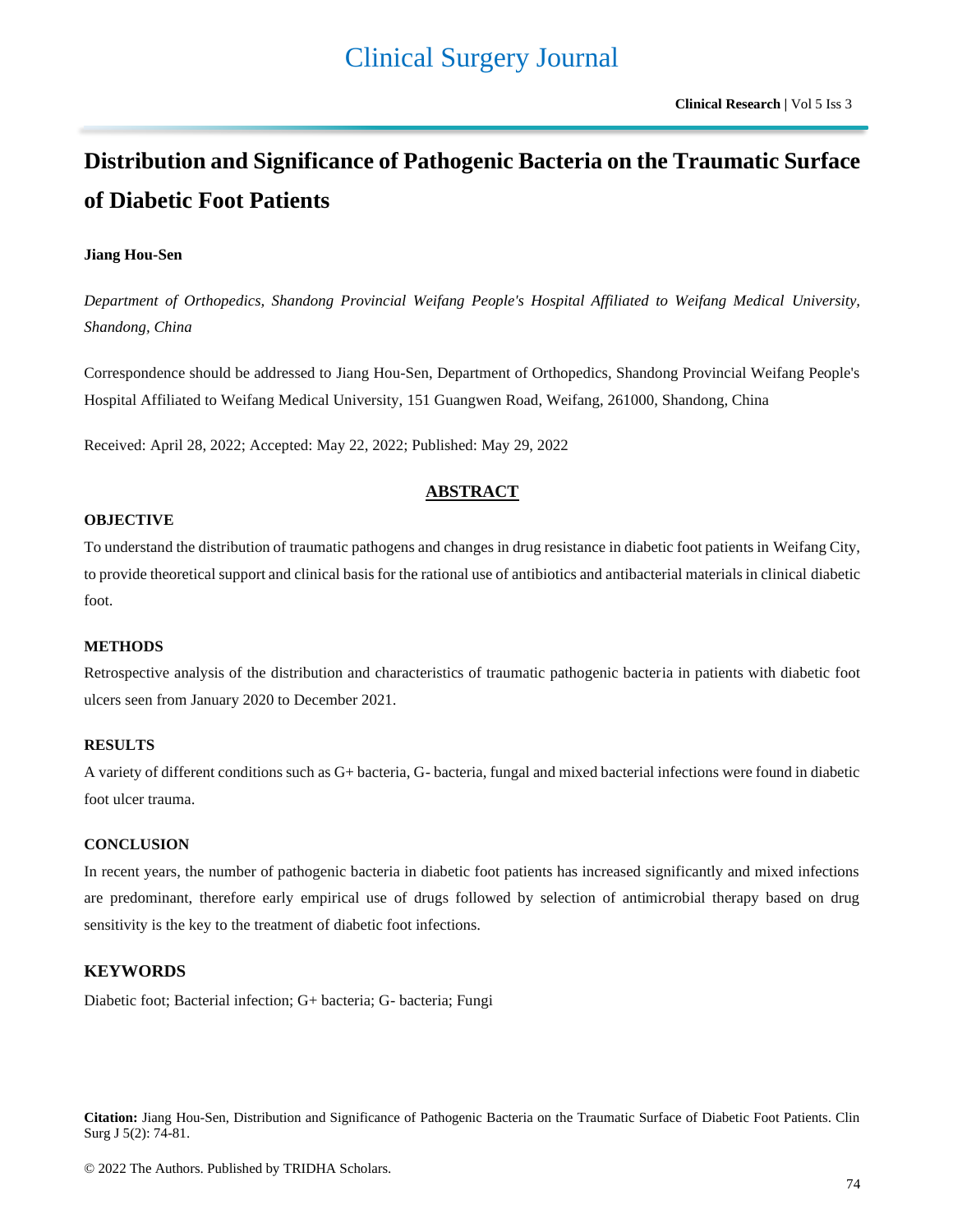## **INTRODUCTION**

Diabetic foot (DF) is one of the most common chronic complications in diabetic patients, and the formation and role of pathogenic microorganisms in complex infections has become a hotspot and focus of research once the wound becomes infected, bringing a huge medical burden to patients and society [1-3]. Diabetic foot and infection lead to 80% of non-traumatic lower limb amputations and a mortality rate of 43%-55% at 5 years after surgery, higher than the incidence of cancers such as breast cancer and Hodgkin's disease [4-6].

Chronic wounds are largely infected and colonised by polymicrobial communities that contribute to ongoing inflammation and delayed healing processes, significantly reducing the quality of life of patients [7]. A variety of different microbial communities are present on the skin surface [8-10] and these contribute to the health of the body. However, following a break in the skin or tissue damage, microorganisms enter the wound, colonisation occurs and changes in microbial metabolism occur, providing an opportunity for the onset of toxicity of commensal microorganisms. Interventions such as early glucose lowering, anti-infective treatment with antimicrobials and wound debridement are effective treatments. Early anti-infection not only prevents local and systemic spread of infection and promotes wound healing, but also preserves the patient's limb function and saves medical costs. With the widespread use of broad-spectrum antimicrobials since the  $20<sup>th</sup>$  century, the distribution and drug sensitivity of DF pathogens have changed, and there are differences between patients in different regions and even different hospitals. Therefore, retrospective analysis of the distribution and drug resistance of pathogenic bacteria on the traumatic surfaces of diabetic foot patients in our hospital, to understand the microflora of the population with diabetic foot ulcers, to provide guidance for initial empirical antibiotic treatment in the local area, to strengthen the purpose of treatment, to reduce costs

through gradual and more rational use of antimicrobials [11,12], and to provide theoretical support and clinical basis for the rational use of antibiotics in clinical diabetic foot.

#### **INFORMATION AND METHODS**

#### *Study Population and Data*

Bacterial distribution and drug resistance analysis of a total of 234 patients with DF (Wagner grading [13] grade 2-4) hospitalized in Weifang People's Hospital from January 2020 to December 2021 were collected, and all patients met the diagnostic criteria for diabetes mellitus given by the World Health Organization in 1999. The general data of the study subjects were retrospectively analysed including a number of indicators such as gender, age, duration of diabetes, whether insulin was used to control blood glucose, whether fever was present, diabetic foot grading (Wagner grading), duration of ulceration, and mode of surgery.

#### *Study Methods*

## *Traumatic secretion collection our patients' trauma specimens were collected*

There are two types of specimen collection: open wound specimen collection: The surface of the lesion and the surrounding skin are cleaned with sterile saline, the basal purulent secretions are taken with a sterile cotton swab and placed in a sterile test tube, mostly at the time of dressing change; unopened or semi-open wound specimen collection: The wound is disinfected with a towel, the surface of the lesion and the skin around the wound are cleaned with sterile saline, then the surface of the wound is cut open with a scalpel to reveal the deep purulent secretions. This is taken with a sterile cotton swab and placed in a sterile test tube and sent immediately to the microbiology laboratory.

#### *Pathogen culture and drug sensitivity analysis*

All specimens were inoculated on blood agar plates and incubated in a  $CO<sub>2</sub>$ : Incubator at 37 $\degree$ C for 24 hours.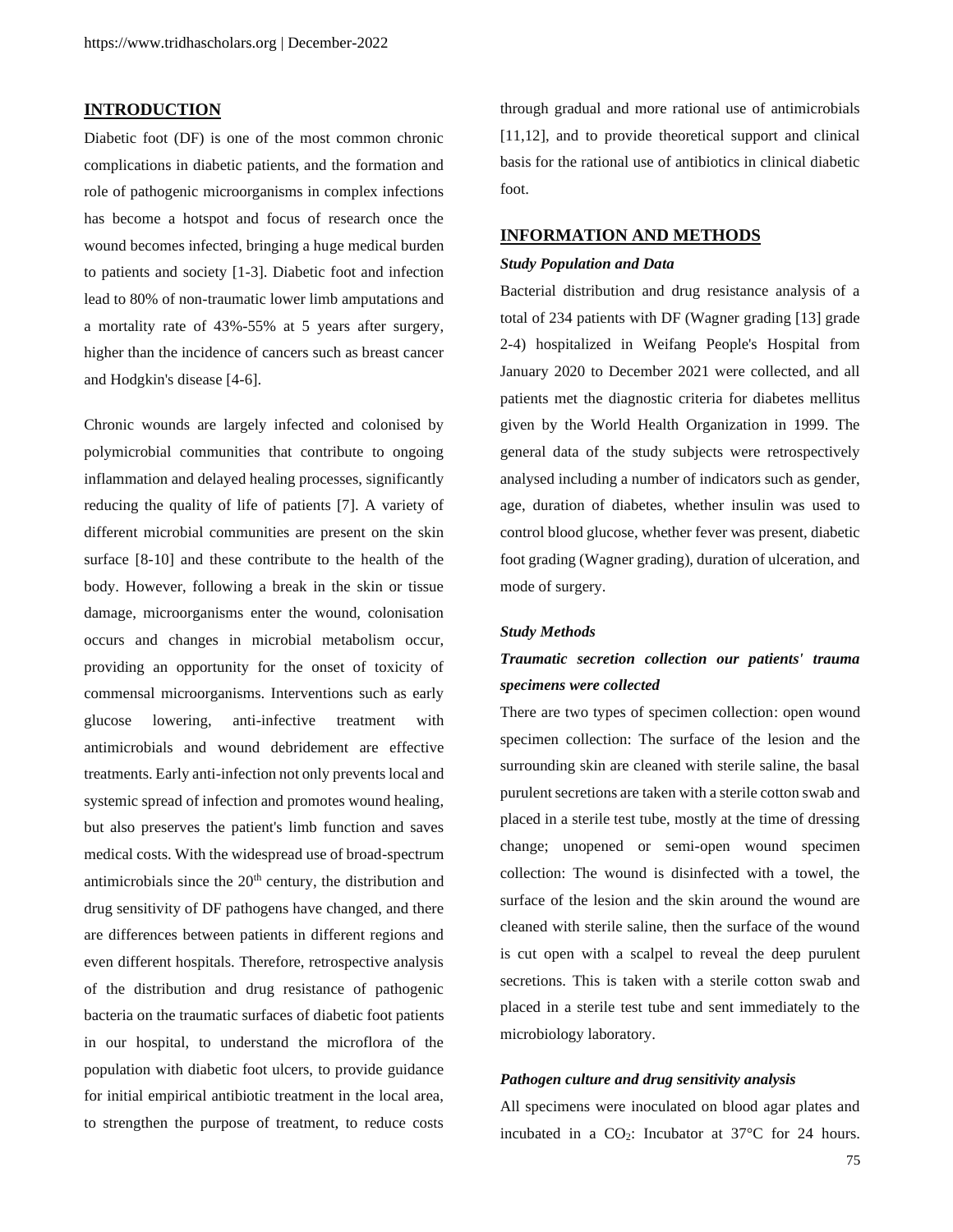Identification and drug sensitivity testing was performed using the French bioMérieux automated microbial identification/drug sensitivity system to determine bacterial resistance according to the 2014 American Society for Clinical Laboratory Standardization guidelines [14]. Glycated hemoglobin was determined by high performance liquid chromatography.

#### *Statistical Methods*

All data were statistically analysed using SPSS 19.0 software, and the mean  $(\mu \pm s)$  was used for measurement data, and the chi-square test was used for count data, with test water  $\alpha = 0.05$ .

## **RESULTS**

## *General Characteristics of the Study Population*

A total of 234 inpatients with diabetic foot were included in the study population. The general characteristics of the study population are shown in (Table 1 and Table 2), of which 142 were male and 92 were female, aged 35 years to 95 years. The subjects of this experimental study were selected from patients with diabetic foot ulcers who were hospitalized in our hospital and had the following major characteristics: Firstly, the duration of diabetes mellitus was long and the glycaemic control was unsatisfactory, with 132 about 56.41% of the patients having a history of diabetes mellitus of 10 years - 19 years; Secondly, the age span of the patients was large, with 12 below 40, 20 in the 40 segment - 49 segment, 50 in the 50 segment - 59 segment, 60- 69 80 people 56 people in the 70 segment - 79 segment, and 16 people above 80. The main age stage of their onset was concentrated in the 50 years - 80 years, with the 60 years - 69 years age group being the most frequent, accounting for about 34.19% of the onset population; see (Chart 1 and Chart 3) for a review of the specific age distribution. Thirdly, the disease is severe. According to the diabetes wager grading standard, patients were classified as II, III and IV, with 26.50% grade II, 68.38% grade III and 5.12% grade IV, especially grade II

and III (Chart 2 and Chart 4), which was due to the fact that most of the patients were referred to our hospital after long periods of change of medication and antibiotic antiinfection treatment in lower hospitals or in the community before they were admitted, with poor results, or even aggravation This is due to the fact that most of the patients had been treated at lower hospitals or in the community for long periods of time before they were admitted to our hospital for anti-infective treatment. Fourthly, most patients with diabetic foot had complications of diabetes or other major diseases, with osteomyelitis, hypertension, peripheral vascular disease and coronary atherosclerotic heart disease being the most common. Of these, 192 were most commonly accompanied by osteomyelitis, about 73.50%; hypertensive disease was the second most common in 128 patients, 54.70%, which is largely consistent with the findings Malachias MVB [15]; in third place was coronary artery heart disease in 124 patients, about 52.99%, while also suffering from peripheral vascular disease in 118, 50.43%, which is significantly This is significantly higher than that reported by Hinchliffe R [16].

| <b>Demographic Details</b>           | <b>No. of Patients</b> | Percentage   |  |  |
|--------------------------------------|------------------------|--------------|--|--|
| Age(years)                           |                        |              |  |  |
| $<$ 39                               | 12                     | 5.12%        |  |  |
| 40-49                                | 20                     | 8.55%        |  |  |
| 50-59                                | 50                     | 21.37%       |  |  |
| $60 - 69$                            | 80                     | 34.19%       |  |  |
| 70-79                                | 56                     | 23.93%       |  |  |
| > 80                                 | 16                     | 6.84%        |  |  |
| <b>Sex</b>                           |                        |              |  |  |
| Male                                 | 142                    | 60.68%       |  |  |
| Female                               | 92                     | 39.32%       |  |  |
| <b>Types of Diabetes</b>             |                        |              |  |  |
| Type1                                | $\mathbf{0}$           | $\mathbf{0}$ |  |  |
| Type2                                | 234                    | 100%         |  |  |
| <b>Duration of Diabetics (Years)</b> |                        |              |  |  |
| $<$ 10                               | 50                     | 21.37%       |  |  |
| $10 - 19$                            | 132                    | 56.41%       |  |  |
| >20                                  | 52                     | 22.22%       |  |  |
| <b>Duration of Ulcer (Months)</b>    |                        |              |  |  |
| 3                                    | 136                    | 58.12%       |  |  |
| 03-06                                | 90                     | 38.46%       |  |  |
| >6                                   | 8                      | 3.42%        |  |  |

**Table 1:** General information and profile of selected patients.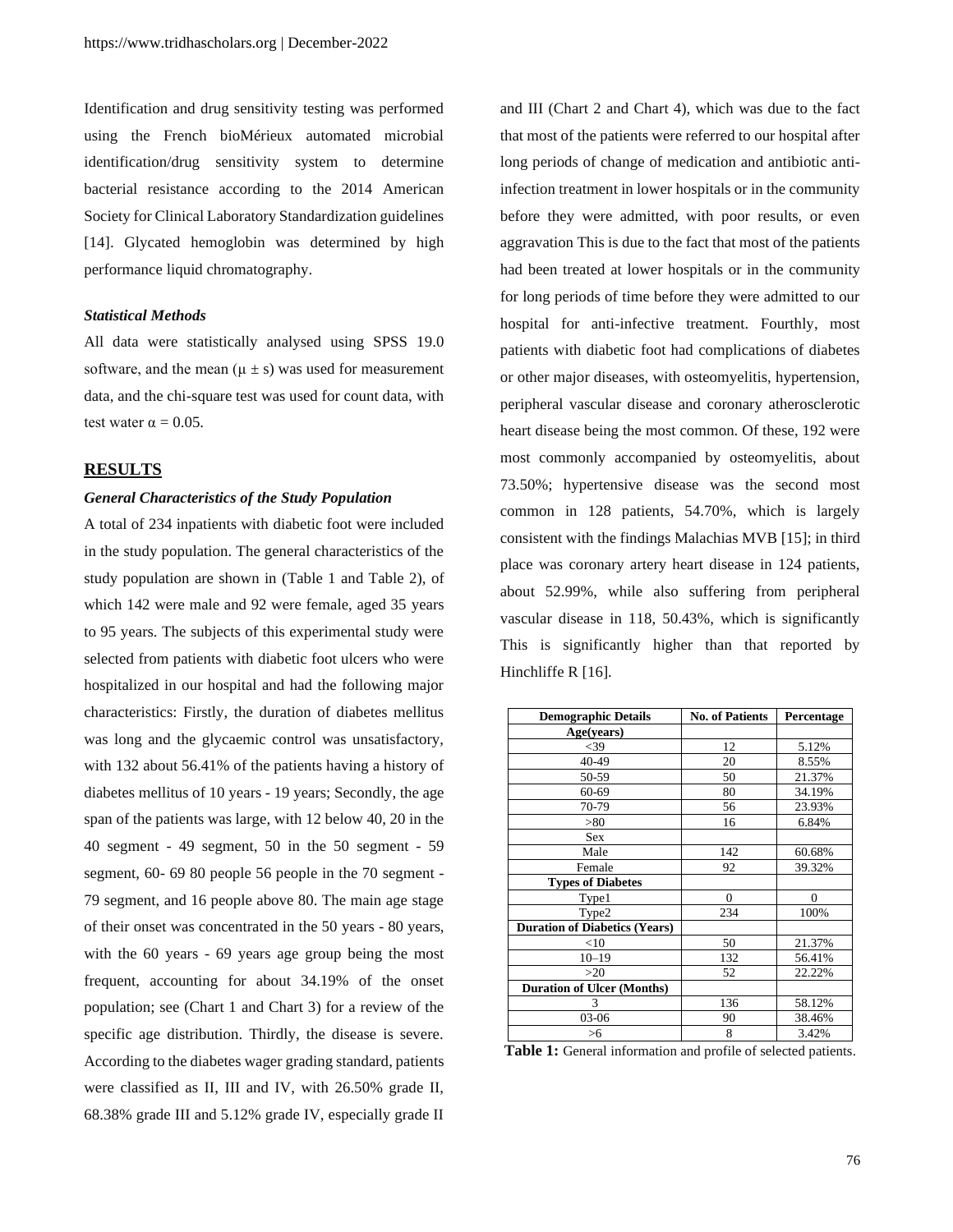| Variables $(N = 234)$           | No. of          | Percentag      |  |  |
|---------------------------------|-----------------|----------------|--|--|
|                                 | <b>Patients</b> | e              |  |  |
| <b>Classification of Wagner</b> |                 |                |  |  |
| $\overline{0}$                  | $\overline{0}$  | $\overline{0}$ |  |  |
| Ī                               | $\theta$        | $\theta$       |  |  |
| Π                               | 62              | 26.50%         |  |  |
| Ш                               | 118             | 58.97%         |  |  |
| IV                              | 22              | 9.40%          |  |  |
| V                               | 12              | 5.13%%         |  |  |
| Insulin-Dependent               | 158             | 67.52%         |  |  |
| Chronic Kidney Disease on       | 6               | 2.56%          |  |  |
| Dialysis                        |                 |                |  |  |
| Coronary Heart Disease          | 124             | 52.99%         |  |  |
| Cerebral Infarction             | 28              | 11.97%         |  |  |
| Dyslipidemia                    | 58              | 24.79%         |  |  |
| Peripheralarterial Disease      | 118             | 50.43%         |  |  |
| Hypertension                    | 128             | 54.70%         |  |  |
| Chronic Kidney Disease          | 28              | 11.97%         |  |  |
| Osteomyelitison                 | 192             | 73.50%         |  |  |
| <b>Lesion Location</b>          |                 |                |  |  |
| Right Limb                      | 132             | 56.41%         |  |  |
| Left Limb                       | 82              | 35.04%         |  |  |
| <b>Surgical Procedure</b>       | 124             | 52.99%         |  |  |
| Major Amputation                | 20              | 8.55%          |  |  |
| <b>Minor Amputation</b>         | 122             | 52.14%         |  |  |
| Debridement                     | 90              | 38.46%         |  |  |
| Previous Antibiotic Use         | 180             | 76.92%         |  |  |
| Previous Hospitalization        | 118             | 50.43%         |  |  |

**Table 2:** Clinical characteristics of the data of the selected patients.

There are of course some patients with major illnesses such as renal insufficiency, cerebral infarction and dialysis (Chart 2 and Chart 5), and some patients with multiple major illnesses and generally poor health. Diabetic foot ulcers are one of the most serious complications of diabetes mellitus. Once toe necrosis occurs, it proves that the lower limbs have been ischemic and hypoxic for a long time and that the peripheral vascular compensation cannot meet the requirements of wound healing. Such patients often have equivalent degrees of cardiac, renal and cerebrovascular pathology, and it is important to closely monitor the patient's condition while rehydrating to prevent the occurrence of heart failure and renal failure (Figure 1 - Figure 3).







**Figure 2:** Diabetic foot wager grading.



**Figure 3:** Complications or other conditions accompanying diabetes.

## *Bacterial Distribution Characteristics of Diabetic Foot Wounds*

Pathogenic bacterial infections were present in 88.89% of diabetic foot patients, of which 27.35% were G+, 24.79% were G-, 35.90% were mixed, and 3.42% were fungal infections (Chart 6 and Chart 7); G+ bacteria included Staphylococcus (*Staphylococcus aureus, coagulasenegative Staphylococcus epidermidis*, etc.), *Streptococcus lactis, Enterococcus faecalis, Enterococcus avium,* and *Streptococcus* (Chart 9 and Chart 10), G- *Pseudomonas aeruginosa* (*Pseudomonas aeruginosa*), *Enterobacter cloacae, Klebsiella pneumoniae, Pneumocystis aeruginosa, Escherichia coli, Citrobacter vulgaris, Citrobacter minor, Morgan's bacillus, S. prodens* (Chart 11, Chart 12); fungi were Actinomyces, *Candida albicans, Pseudomycetes* (Chart 13 and Chart 14); mixed infections accounted for 35.90% of the infections, with 84 cases of both multiple G+ mixed infections and multiple G- mixed infections, as well as G+ and fungal, and G-fungal and fungal complex infections (Chart 8). The presence of at least two bacterial infections on the trabecular surface and three or more bacterial infections were also common. The complexity of trabecular infections explains why anti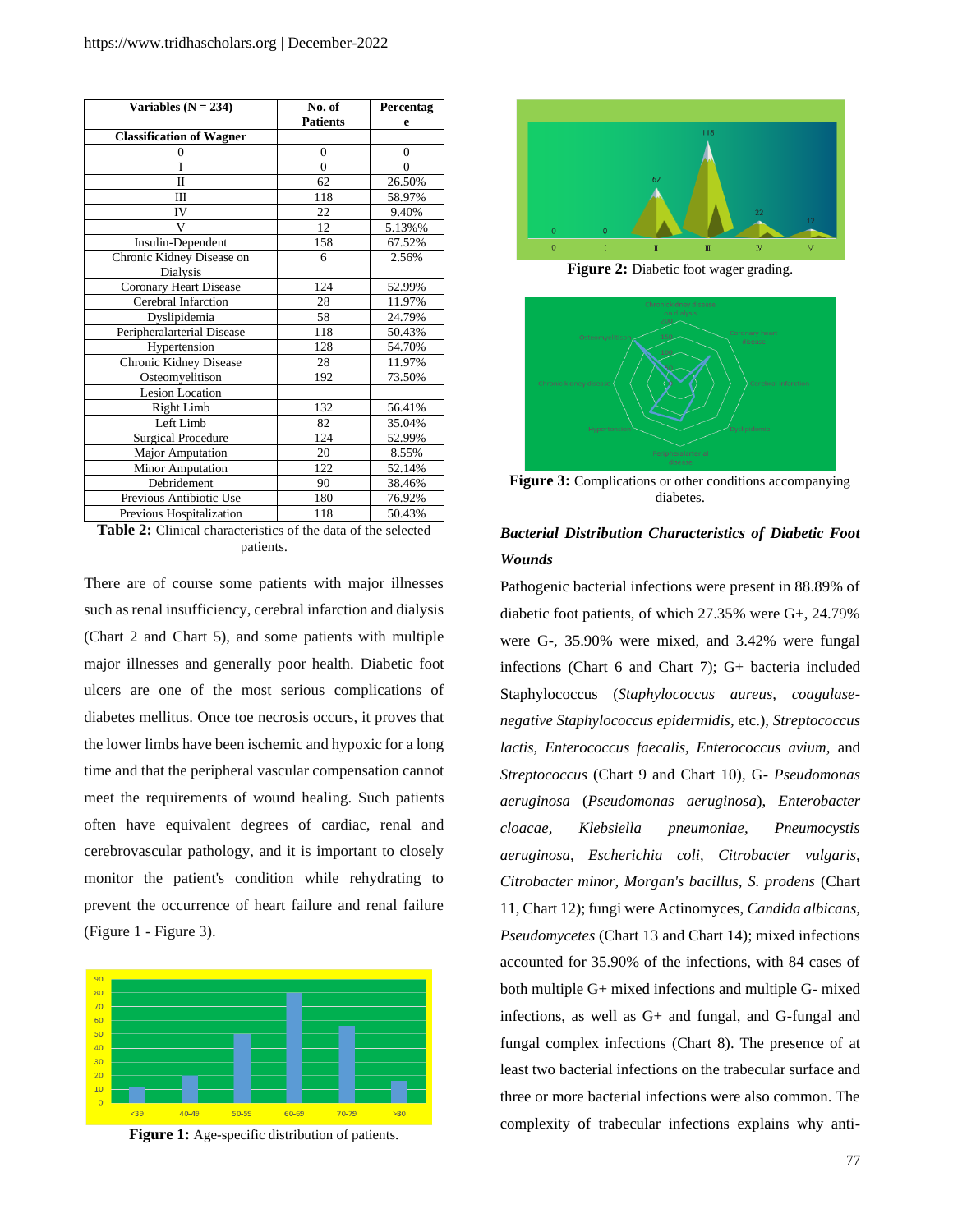infective therapy is so ineffective in patients with diabetic foot ulcers. Fever symptoms were present in only 10 of 234 patients, accounting for only 4.27% of all patients. The reason considered was the chronic immune tolerance state of diabetic patients, who are in a chronic state of atypical inflammation.

The result is that the organism is not sensitive to the inflammatory response. In addition, patients often apply antibiotic anti-infection treatment for a long time. Bacterial cultures were negative in 26 cases. Considering that the rate of positive trauma cultures is influenced by a number of factors, the severe necrosis of the traumatized surface of the patients included in this experiment, with all the necrotic tissue in the centre of the traumatized surface being necrotic cells, may be one of the reasons. In addition, the long-term application of antibiotics can also interfere with the results of cultures.

Depending on the severity of the bacterial load, severe bacterial colonisation and infection can lead to delayed wound healing and even life-threatening sepsis or multiorgan failure [17]. Notably, Gram-positive bacteria, including Staphylococcus aureus (SA) and Streptococcus pyogenes (SP) were present in the early stages of infection, while Gram-negative bacteria, including Escherichia coli (EC) and Pseudomonas aeruginosa (PA), were present in the already developed wounds [18]. The results of this study show that Wager grade II has superficial ulcers as the main clinical manifestation and the wound infection is dominated by a single bacterium, allowing the selection of antibiotics with a narrower antibacterial spectrum; deep ulcers and gangrene as the main clinical manifestation are mainly mixed bacterial infections, often combined with anaerobic bacteria or even fungal infections, probably due to high glucose and high ester metabolism leading to a decrease in the body's immunity, combined with ischaemia of the local tissues, leading to ulcers or The deeper the ulcer, the lower the

oxygen content, the more suitable it is for the growth of anaerobic bacteria and the proliferation of conditionally pathogenic bacteria (Figure 4 - Figure 9).



**Figure 4:** Distribution of bacteria specific to traumatic infections.



**Figure 5:** Broad classification of traumatic bacteria.



**Figure 6:** Classification of bacteria specific.



**Figure 7:** Specific distribution of Gram-positive bacteria.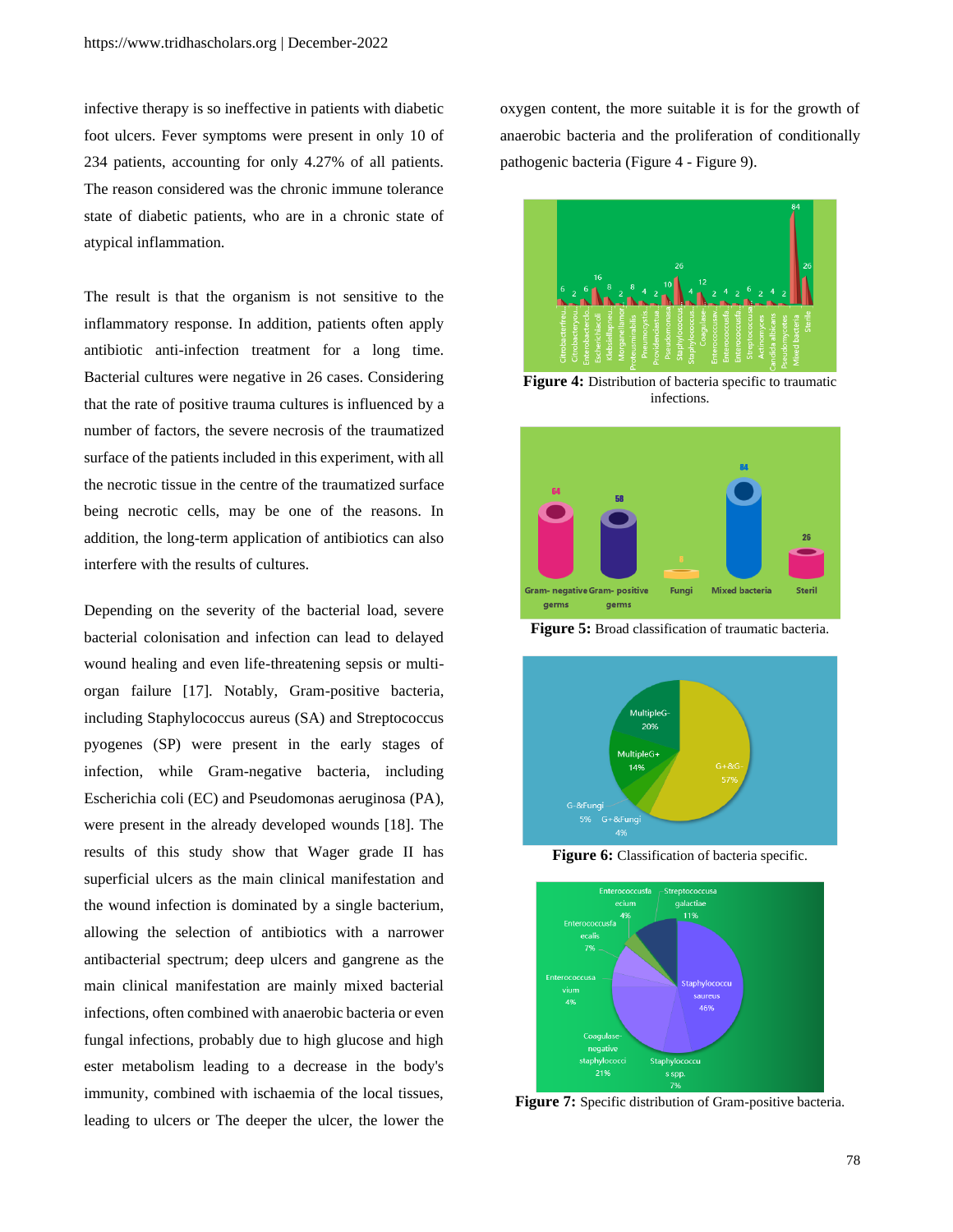

**Figure 8:** Specific distribution of Gram-negative bacteria.



**Figure 9:** Specific distribution of fungal infections.

## *Analysis of the Drug Resistance of Bacteria*

Due to the complexity of the bacterial species of the mixed infection, the mixed infection of G+ bacteria, from the drug sensitivity should be selected from the β-lactam broad-spectrum antibiotics at the same time combined with anti-anaerobic antibiotics; if the patient also combined with fungal infection, can be added with

antifungal drugs. In patients with severe diabetic foot ulcers, necrosis and infected erosions, a combination of antibiotics should be considered in the early stages of the procedure, as one antibiotic alone may not be effective.

## *Analysis of Drug Resistance in G+ Bacteria*

G+ bacteria mainly include *Staphylococcus spp., Streptococcus spp.* and *Enterococcus spp*. The resistance of each genus to common antibiotics varies (Table 4). Staphylococcus spp. had higher resistance rates to penicillin G (95.24%), erythromycin (85.71%) and benzathine (85.71%), and were all sensitive to vancomycin, linezolid, daptomycin and teicoplanin; *Streptococcus spp.* had the highest resistance rate to erythromycin at 66.67%, followed by tetracycline (66.67%), all sensitive to vancomycin and all sensitive to teicoplanin. One strain of linezolid-resistant Streptococcus was also found; *Enterococcus spp.* showed higher resistance to ceftriaxone, clindamycin and erythromycin with 75.00%, 87.50% and 75.00% respectively, while one strain of linezolid-resistant *Enterococcus faecium* and three strains of vancomycin-resistant Enterococcus were found (Table 3).

| <b>Gram-Positive Germs</b> | <b>Enterococcus</b> |               | <b>Streptococcus</b> |               | <b>Staphylococcus</b> |          |
|----------------------------|---------------------|---------------|----------------------|---------------|-----------------------|----------|
| Antibiotics                | R/N                 | $\frac{0}{0}$ | R/N                  | $\frac{0}{0}$ | R/N                   | $\%$     |
| Ampicillin                 | 02/08               | 25            | ٠                    | ۰             | 40/42                 | 95.24    |
| Oxacillin                  | 01/08               | 12.5          | ۰                    |               | 36/42                 | 85.71    |
| Ceftriaxone                |                     | ۰             | 02/06                | 33.33         | 24/42                 | 57.14    |
| Ceftazidime                | 01/08               | 12.5          | 02/06                | 33.33         | 19/42                 | 45.24    |
| Cefepime                   | 0/8                 | $\Omega$      | 01/06                | 16.67         | 15/42                 | 35.71    |
| Ciprofloxacin              | 03/08               | 37.5          | ٠                    | 11.76         | 22/42                 | 52.38    |
| Clindamycin                | 07/08               | 87.5          | 04/06                | 66.67         | 25/42                 | 59.52    |
| Levofloxacin               | 03/08               | 37.5          | 02/06                | 33.33         | 18/42                 | 42.86    |
| Erythromycin               | 06/08               | 75            | 04/06                | 66.67         | 36/42                 | 85.71    |
| Gentamycin                 | 04/08               | 50            |                      |               | 20/42                 | 47.62    |
| Linezolid                  | 01/08               | 12.5          | 0/6                  | $\theta$      | 0/42                  | $\Omega$ |
| Rifampicin                 | 04/08               | 50            |                      | ۰             | 5/42                  | 11.9     |
| Teicoplanin                | 0/8                 | $\Omega$      | 0/6                  | $\Omega$      | 0/42                  | $\Omega$ |
| Daptomycin                 | 0/8                 | $\Omega$      | 0/6                  | $\Omega$      | 0/42                  | $\Omega$ |
| Vancomycin                 | 01/08               | 12.5          | 0/6                  | $\Omega$      | 0/42                  | $\Omega$ |

Table 3: Resistance analysis of Gram-positive bacteria.

R: Number of Resistant Germs; N: Total Number of Isolated Germs; %: Percentage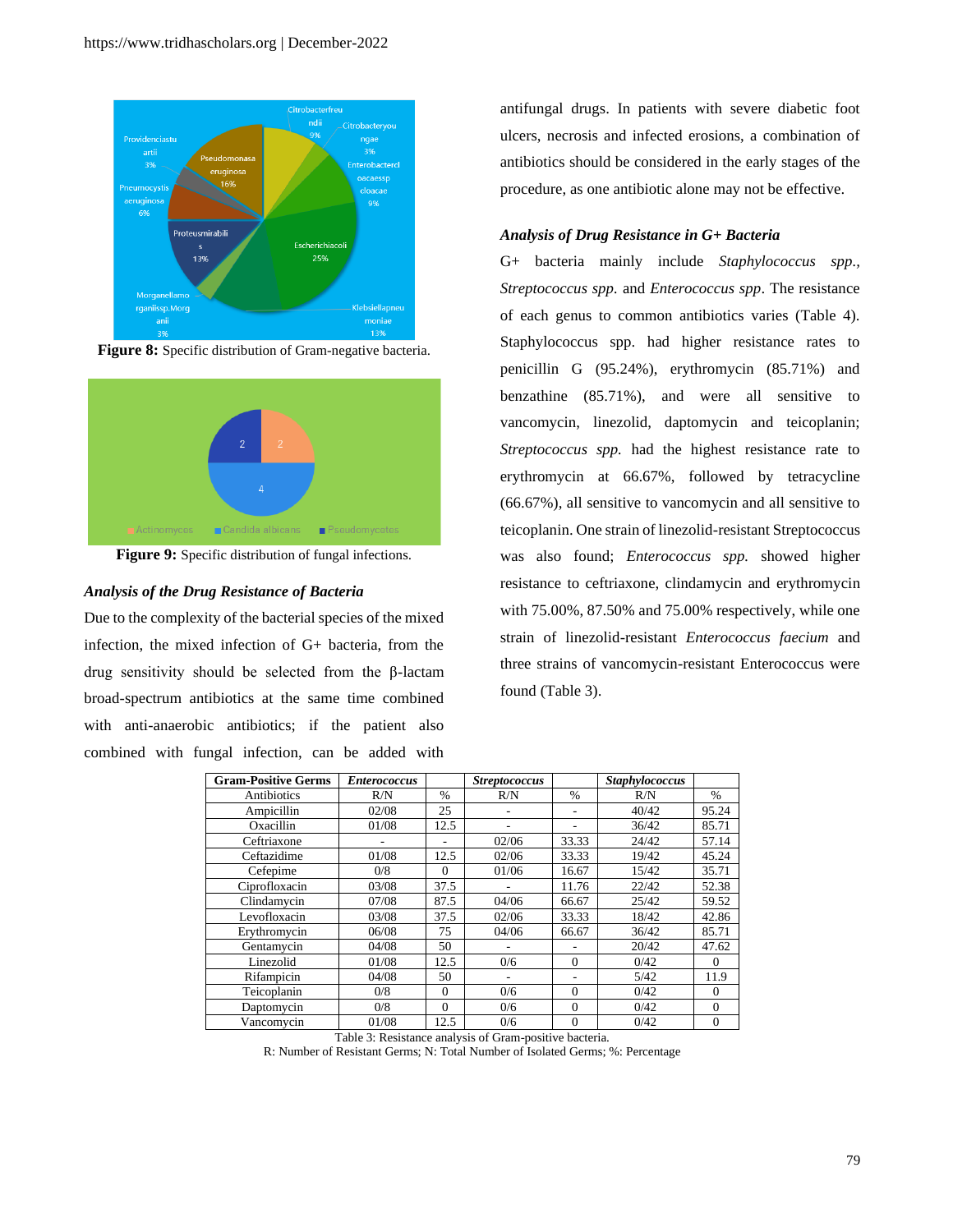#### *Drug Resistance Analysis of G- Bacteria*

G- bacteria were predominantly *Escherichia coli, Aspergillus chimaera* and *Pseudomonas aeruginosa*. The resistance rate of *E. coli.* to ampicillin sulbactam was the highest (87.50%), followed by ciprofloxacin, cefothiazole and ceftazidime (62.50%), while one strain of ertapenemresistant and two strains of meropenem-resistant *E. coli.* were found; *P. aeruginosa* had the highest resistance rate to ampicillin sulbactam (100%), cefothiazole (70%), and was completely sensitive to tigecycline. Meropenem was

resistant in only 1 case each; *Aspergillus chimaera* was significantly resistant to tetracycline (75.00%), ertapenem, tigecycline was completely sensitive and meropenem had only 1 resistant organism. *Klebsiella pneumoniae* had the highest resistance to *ampicillin sulbactam* and gentamicin, both at 62.50%, and were fully susceptible to tigecycline, ertapenem and *piperacillin tazobactam* (Table 4).

Gram-negative bacteria from the Enterobacteriaceae family were predominant.

| <b>Gram-Negative</b>    | Escherichia Coli |       |     | <b>Proteus</b>   | Enterobactercloacae Ssp Cloacae |                  | <b>Pseudomonas</b> |               | Klebsiella |                  |
|-------------------------|------------------|-------|-----|------------------|---------------------------------|------------------|--------------------|---------------|------------|------------------|
| Germs                   |                  |       |     | <b>Mirabilis</b> |                                 |                  | Aeruginosa         |               | Pneumoniae |                  |
| Antibiotics             | R/N              | $\%$  | R/N | $\%$             | R/N                             | $\frac{0}{0}$    | R/N                | $\frac{0}{6}$ | R/N        | $\frac{0}{0}$    |
| Amikacin                | 1/16             | 6.25  | 1/8 | 12.50            | 0/6                             | $\Omega$         | 3/10               | 30.00         | 1/8        | 12.50            |
| Ampicillin/Sulbactam    | 14/16            | 87.50 | 4/8 | 50.00            | 5/6                             | 83.3             | 10/10              | 100.00        | 5/8        | 62.50            |
| Ceftriaxone             | 10/16            | 62.50 | 3/8 | 37.50            | 2/6                             | 33.33            | 7/10               | 70.00         | 4/8        | 50.00            |
| Cefepime                | 5/16             | 31.25 | 1/8 | 12.50            | 2/6                             | 33.33            | 2/10               | 20.00         | 2/8        | 25.00            |
| Ceftazidime             | 9/16             | 56.25 | 3/8 | 37.50            | 3/6                             | 50.00            | 10/10              | 100.00        | 3/8        | 37.50            |
| Ciprofloxacin           | 10/16            | 62.50 | 3/8 | 37.50            | 1/6                             | 16.67            | 3/10               | 30.00         | 3/8        | 37.50            |
| Ertapenem               | 1/16             | 6.25  | 0/8 | $\Omega$         | 0/6                             | 0.00             | 1/10               | 10.00         | 0/8        | 0.00             |
| Gentamycin              | 7/16             | 43.75 | 3/8 | 37.50            | 1/6                             | 16.67            | 2/10               | 20.00         | 5/8        | 62.50            |
| Imipenem                | 1/16             | 6.25  | 2/8 | 25.00            | 0/6                             | $\overline{0}$ . | 1/10               | 10.00         | 2/8        | 25.00            |
| Levofloxacin            | 9/16             | 56.25 | 3/8 | 37.50            | 2/6                             | 33.33            | 2/10               | 20.00         | 2/8        | 25.00            |
| Meropenem               | 2/16             | 12.50 | 1/8 | 12.50            | 0/6                             | $\Omega$         | 3/10               | 30.00         | 1/8        | 12.50            |
| Minocycline             | 1/16             | 6.25  | 6/8 | 75.00            | 1/6                             | 16.67            | 2/10               | 20.00         | 2/8        | 25.00            |
| Tigecycline             | 0/16             | 0.00  | 3/8 | 37.50            | 0/6                             | $\Omega$         | 0/10               | $\Omega$      | 0/8        | $\theta$         |
| Piperacillin/Tazobactam | 2/16             | 12.50 | 1/8 | 12.50            | 1/6                             | 16.6             | 2/10               | 20.00         | 0/8        | $\boldsymbol{0}$ |

**Table 4:** Analysis of drug resistance in Gram-positive bacteria.

R: Number of Resistant Germs; N: Total Number of Isolated Germs; %: Percentage

We observed that *Staphylococcus, Enterococcus* and *Streptococcus* were the three most common Gram-positive cocci isolated. In terms of bacterial resistance, Grampositive bacteria, *Staphylococcus aureus*, were also significantly resistant to penicillin, erythromycin and clindamycin. Gram-negative bacteria showed a higher rate of resistance to ciprofloxacin and ampicillin. Given this extrapolated result, we recommend vancomycin, linezolid, carbapenems (Ertapenem, imipenem, etc.) or piperacillintazobactam as the initial empirical antibiotic therapy.

Based on our data, we further emphasise the importance of tissue bacteria and culture of diabetic foot ulcers, with initial use of advanced antibiotics or empirical control of infection as described above, and later treatment with sensitive antibiotics selected based on wound culture results to control infection early and reduce the amputation rate or plane of amputation.

The limitation of our study is that we selected the results of bacterial cultures from inpatients at our hospital in our region, some patients were admitted multiple times, and most patients were treated with antibiotics, whether given